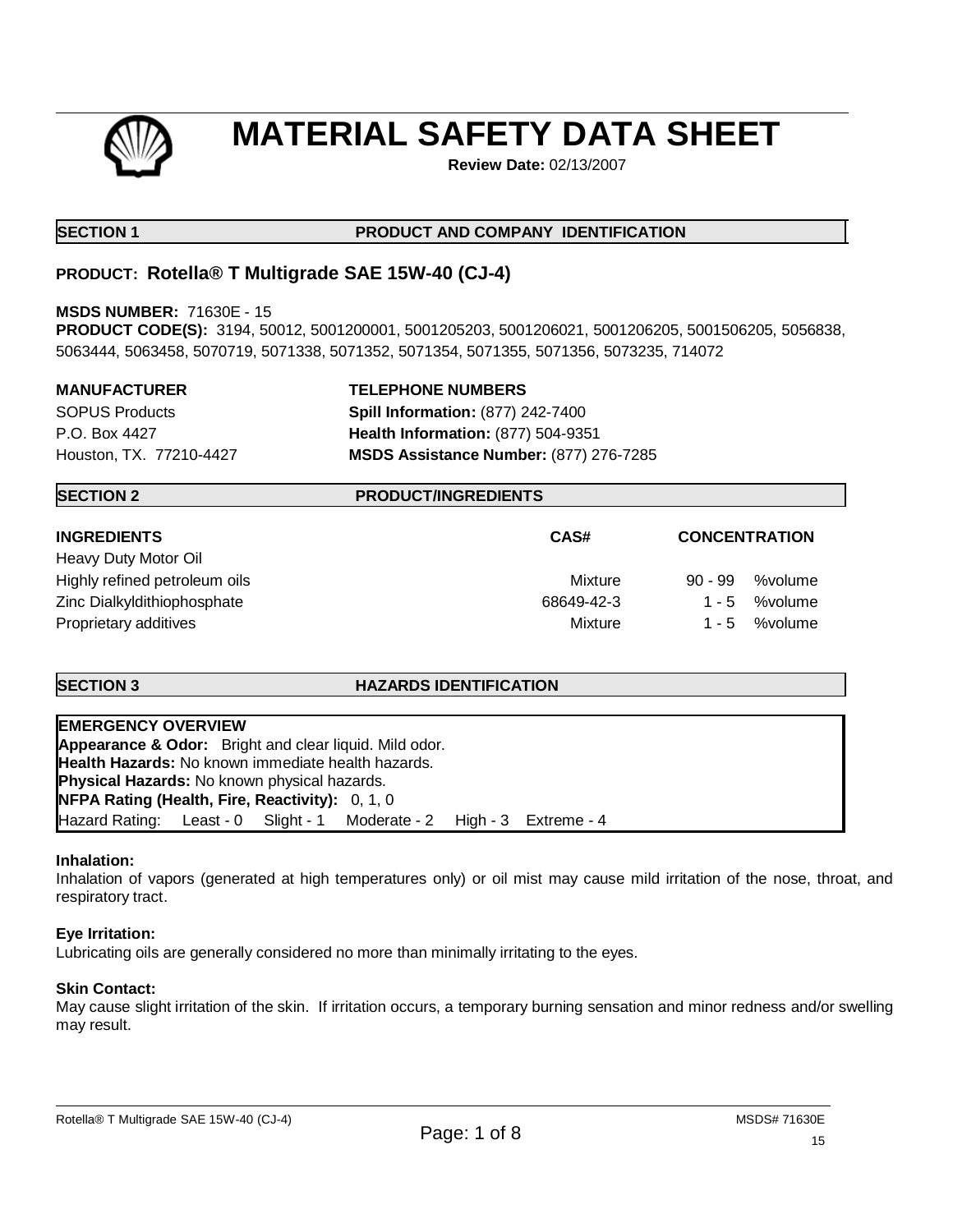### **Ingestion:**

Lubricating oils are generally no more than slightly toxic if swallowed.

### **Other Health Effects:**

The International Agency for Research on Cancer (IARC) has determined there is sufficient evidence for the carcinogenicity in experimental animals of used gasoline motor oils. Handling procedures and safety precautions in the MSDS should be followed to minimize exposure to the used product.

### **Signs and Symptoms:**

Irritation as noted above.

### **Aggravated Medical Conditions:**

Pre-existing eye, skin and respiratory disorders may be aggravated by exposure to this product.

### **For additional health information, refer to section 11.**

**SECTION 4 FIRST AID MEASURES**

### **Inhalation:**

Remove victim to fresh air and provide oxygen if breathing is difficult. Get medical attention. If the victim has difficulty breathing or tightness of the chest, is dizzy, vomiting or unresponsive, give 100% oxygen with rescue breathing or CPR as required and transport to the nearest medical facility.

#### **Skin:**

Remove contaminated clothing and shoes and wipe excess from skin. Flush skin with water, then wash with soap and water. If irritation occurs, get medical attention. Do not reuse clothing until cleaned. If redness, swelling, pain and/or blisters occur, transport to the nearest medical facility for additional treatment.

#### **Eye:**

Flush with water. If irritation occurs, get medical attention.

#### **Ingestion:**

Do not induce vomiting. In general, no treatment is necessary unless large quantities of product are ingested. However, get medical attention.

#### **Note to Physician:**

In general, emesis induction is unnecessary in high viscosity, low volatility products such as oils and greases.

#### **SECTION 5 FIRE FIGHTING MEASURES**

**Flash Point [Method]:** >400 ºF/>204.44 ºC [ Pensky-Martens Closed Cup]

# **Extinguishing Media:**

Material will float and can be re-ignited on surface of water. Use water fog, foam, dry chemical or carbon dioxide (CO2) to extinguish flames. Do not use a direct stream of water.

# **Fire Fighting Instructions:**

Do not enter confined fire space without full bunker gear (helmet with face shield, bunker coats, gloves and rubber boots), including a positive pressure, NIOSH approved, self-contained breathing apparatus. This material is non-flammable.

### **Unusual Fire Hazards:**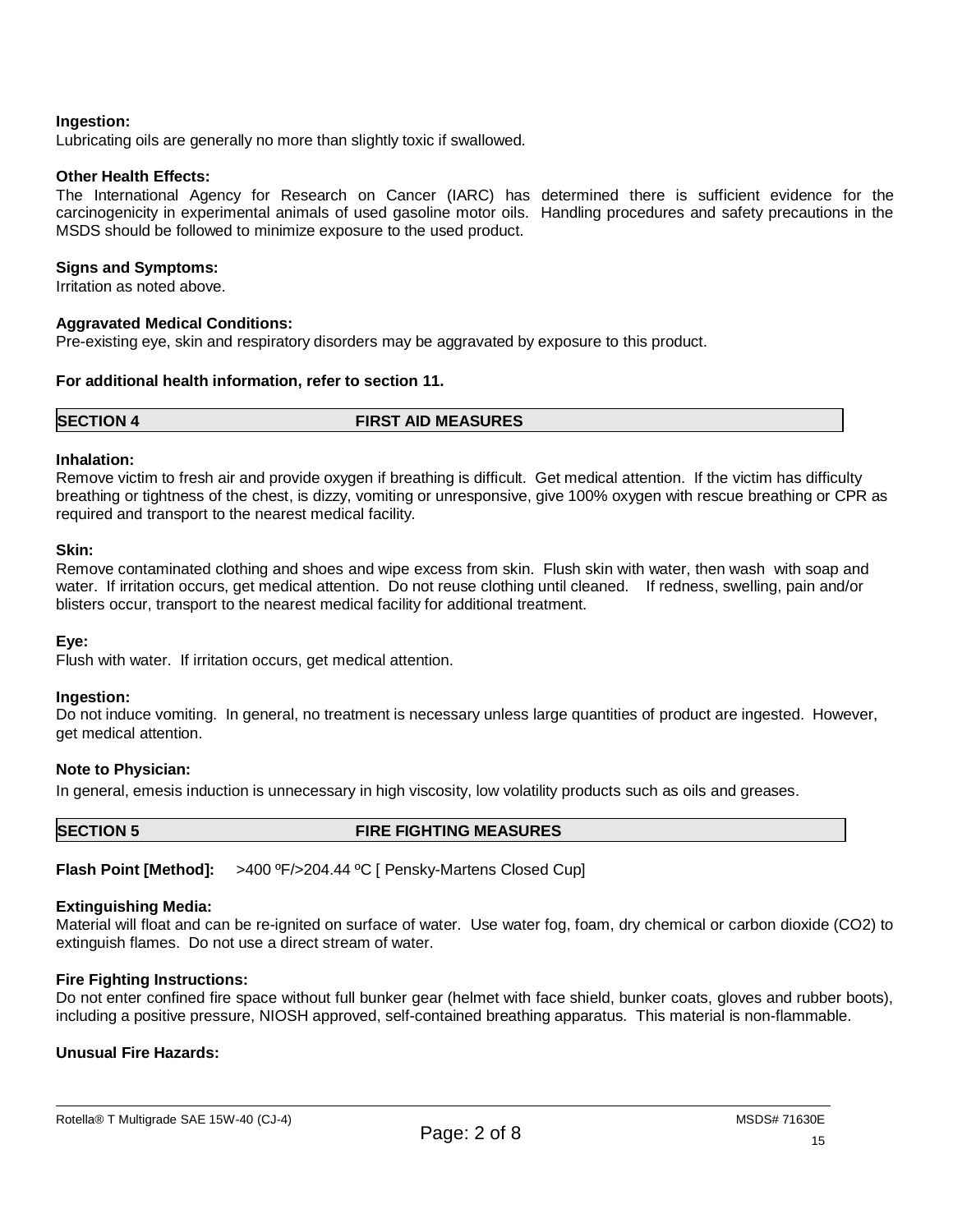Material may ignite when preheated.

#### **SECTION 6 ACCIDENTAL RELEASE MEASURES**

### **Protective Measures:**

May burn although not readily ignitable.

Wear appropriate personal protective equipment when cleaning up spills. Refer to Section 8.

### **Spill Management:**

FOR LARGE SPILLS: Remove with vacuum truck or pump to storage/salvage vessels.

FOR SMALL SPILLS: Soak up residue with an absorbent such as clay, sand or other suitable material. Place in non-leaking container and seal tightly for proper disposal.

Place in container for proper disposal. Remove contaminated soil to remove contaminated trace residues. Dispose of in same manner as material.

#### **Reporting:**

CERCLA: Product is covered by EPA's Comprehensive Environmental Response, Compensation and Liability Act (CERCLA) petroleum exclusion. Releases to air, land, or water are not reportable under CERCLA (Superfund).

CWA: This product is an oil as defined under Section 311 of EPA's Clean Water Act (CWA). Spills into or leading to surface waters that cause a sheen must be reported to the National Response Center, 1-800-424-8802.

#### **SECTION 7 HANDLING AND STORAGE**

#### **Precautionary Measures:**

Wash with soap and water before eating, drinking, smoking, applying cosmetics, or using toilet. Launder contaminated clothing before reuse. Properly dispose of contaminated leather articles such as shoes or belts that cannot be decontaminated. Avoid heat, open flames, including pilot lights, and strong oxidizing agents. Use explosion-proof ventilation to prevent vapor accumulation. Ground all handling equipment to prevent sparking.

#### **Storage:**

Do not store in open or unlabeled containers. Store in a cool, dry place with adequate ventilation. Keep away from open flames and high temperatures.

#### **Container Warnings:**

Keep containers closed when not in use. Containers, even those that have been emptied, can contain explosive vapors. Do not cut, drill, grind, weld or perform similar operations on or near containers.

# **SECTION 8 EXPOSURE CONTROLS/PERSONAL PROTECTION**

| <b>Chemical</b>   | ∟imit            | <b>TWA</b>         | <b>STEL</b>         | <b>Ceiling</b> | <b>Notation</b> |
|-------------------|------------------|--------------------|---------------------|----------------|-----------------|
| Oil mist, mineral | <b>ACGIH TLV</b> | $5 \text{ ma/m}$ 3 | $10 \text{ ma/m}$ 3 |                |                 |
| Oil mist, mineral | <b>OSHA PEL</b>  | $5 \text{ ma/m}$ 3 |                     |                |                 |

#### **Exposure Controls**

Provide adequate ventilation to control airborne concentrations below the exposure guidelines/limits.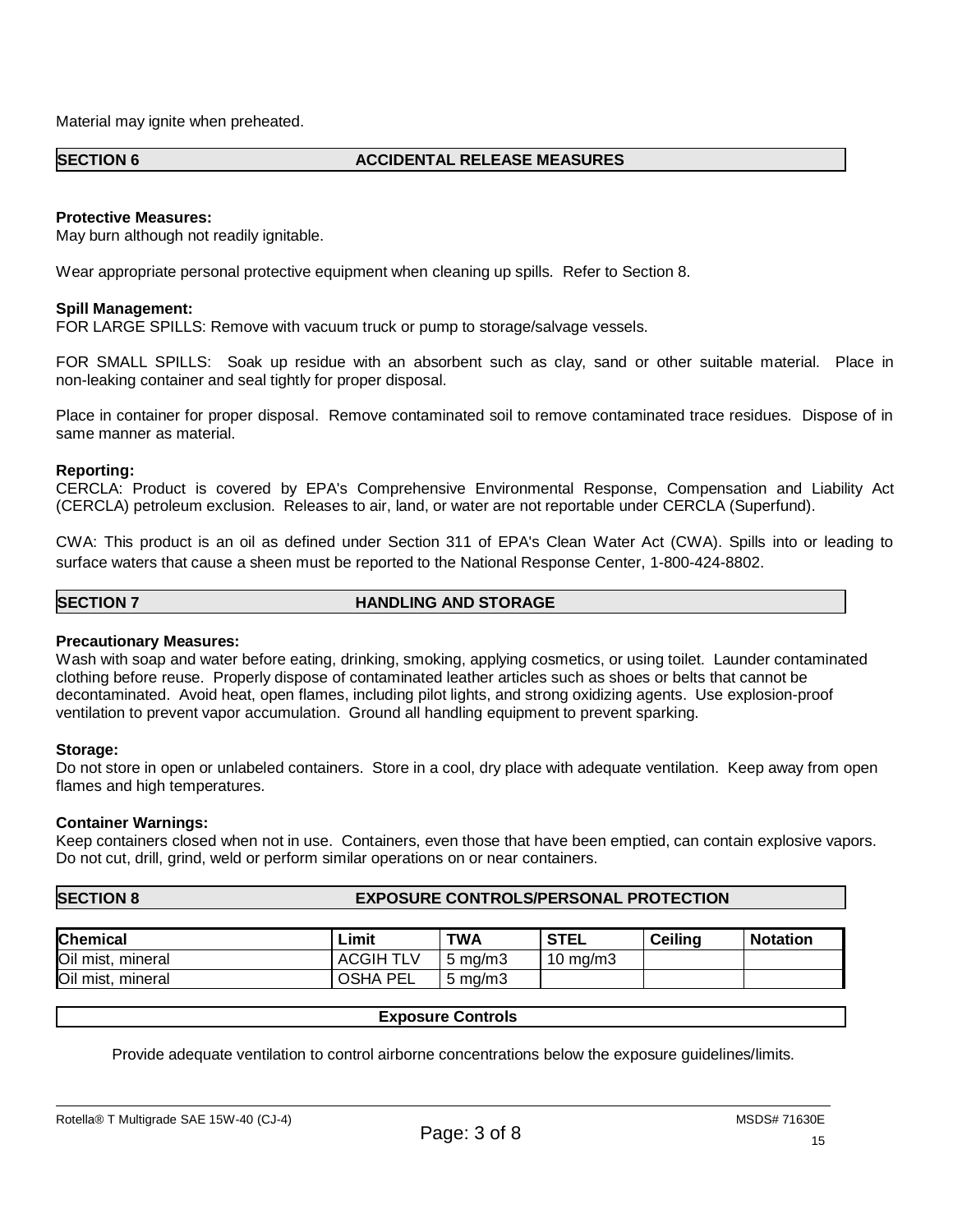#### **Personal Protection**

Personal protective equipment (PPE) selections vary based on potential exposure conditions such as handling practices, concentration and ventilation. Information on the selection of eye, skin and respiratory protection for use with this material is provided below.

### **Eye Protection:**

Chemical Goggles, or Safety glasses with side shields

### **Skin Protection:**

Use protective clothing which is chemically resistant to this material. Selection of protective clothing depends on potential exposure conditions and may include gloves, boots, suits and other items. The selection(s) should take into account such factors as job task, type of exposure and durability requirements.

Published literature, test data and/or glove and clothing manufacturers indicate the best protection is provided by: Neoprene, or Nitrile Rubber

### **Respiratory Protection:**

If engineering controls do not maintain airborne concentrations to a level which is adequate to protect worker health, an approved respirator must be worn. Respirator selection, use and maintenance should be in accordance with the requirements of the OSHA Respiratory Protection Standard, 29 CFR 1910.134.

Types of respirator(s) to be considered in the selection process include:

For Mist: Air Purifying, R or P style NIOSH approved respirator. For Vapors: Air Purifying, R or P style prefilter & organic cartridge, NIOSH approved respirator. Self-contained breathing apparatus for use in environments with unknown concentrations or emergency situations.

**SECTION 9 PHYSICAL AND CHEMICAL PROPERTIES**

**Appearance & Odor:** Bright and clear liquid. Mild odor. **Substance Chemical Family:** Petroleum Hydrocarbon

| <b>Flash Point</b>           | $>$ 400 °F<br>[Pensky-Martens Closed<br>Cup] | <b>Pour Point</b>       | $-20$ °F        |
|------------------------------|----------------------------------------------|-------------------------|-----------------|
| <b>Solubility (in Water)</b> | Insoluble                                    | <b>Specific Gravity</b> | $0.88 - 0.89$   |
| <b>Stability</b>             | Stable                                       | <b>Viscosity</b>        | 103 cSt @ 40 °C |

#### **SECTION 10 REACTIVITY AND STABILITY**

#### **Stability:**

Material is stable under normal conditions.

# **Conditions to Avoid:**

Avoid heat and open flames.

#### **Materials to Avoid:**

Avoid contact with strong oxidizing agents.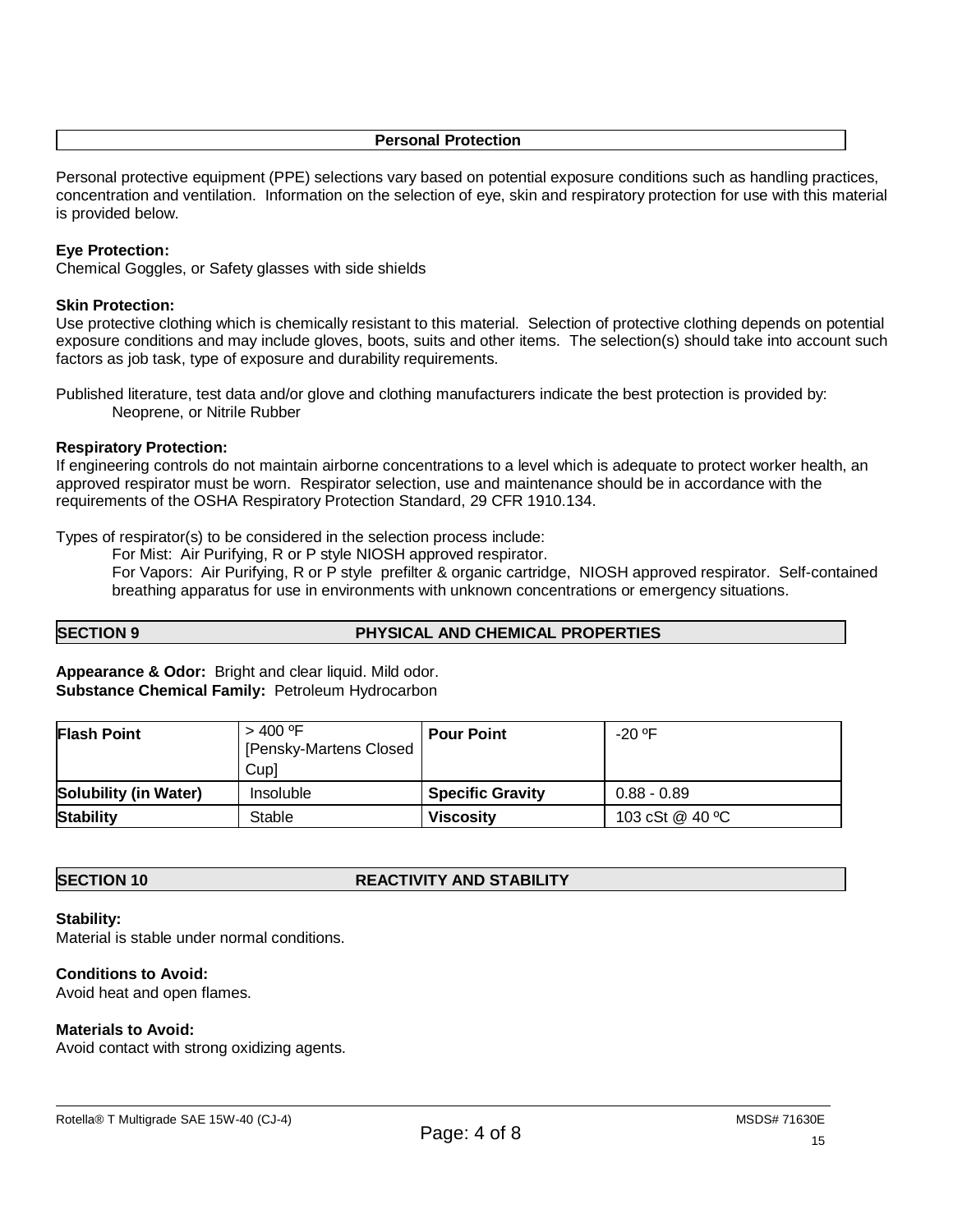# **Hazardous Decomposition Products:**

Thermal decomposition products are highly dependent on combustion conditions. A complex mixture of airborne solids, liquids and gases will evolve when this material undergoes pyrolysis or combustion. Aldehydes, Carbon Monoxide, Carbon Dioxide, Hydrogen Sulfide, Ketones, Nitrogen Oxidesand other unidentified organic compounds may be formed upon combustion.

# **SECTION 11 TOXICOLOGICAL INFORMATION**

| <b>Acute Toxicity</b>                       |                   |                       |                               |  |
|---------------------------------------------|-------------------|-----------------------|-------------------------------|--|
| <b>TEST</b><br><b>OSHA</b><br><b>Result</b> |                   |                       | <b>Material Tested</b>        |  |
|                                             |                   | <b>Classification</b> |                               |  |
| Dermal LD50                                 | >5.0 g/kg(Rabbit) | Non-Toxic             | <b>Based on components(s)</b> |  |
| Oral LD50                                   | $>5.0$ g/kg(Rat)  | Non-Toxic             | Based on components(s)        |  |

| <b>Carcinogenicity Classification</b> |            |                                |                |             |
|---------------------------------------|------------|--------------------------------|----------------|-------------|
| <b>Chemical Name</b>                  | <b>NTP</b> | <b>IARC</b>                    | <b>ACGIH</b>   | <b>OSHA</b> |
| Heavy Duty Motor Oil                  | No         | Not Reviewed by<br><b>IARC</b> | l Not Reviewed | No.         |

| <b>SECTION 12</b><br><b>ECOLOGICAL INFORMATION</b> |  |
|----------------------------------------------------|--|
|----------------------------------------------------|--|

#### **Environmental Impact Summary:**

There is no ecological data available for this product. However, this product is an oil. It is persistent and does not readily biodegrade. However, it does not bioaccumulate.

# **SECTION 13 DISPOSAL CONSIDERATIONS**

#### **RCRA Information:**

Under RCRA, it is the responsibility of the user of the material to determine, at the time of the disposal, whether the material meets RCRA criteria for hazardous waste. This is because material uses, transformations, mixtures, processes, etc. may affect the classification. Refer to the latest EPA, state and local regulations regarding proper disposal.

#### **SECTION 14 TRANSPORT INFORMATION**

#### **US Department of Transportation Classification**

This material is not subject to DOT regulations under 49 CFR Parts 171-180.

**Oil:** This product is an oil under 49CFR (DOT) Part 130. If shipped by rail or highway in a tank with a capacity of 3500 gallons or more, it is subject to these requirements. Mixtures or solutions containing 10% or more of this product may also be subject to this rule.

#### **International Air Transport Association**

Not regulated under IATA rules.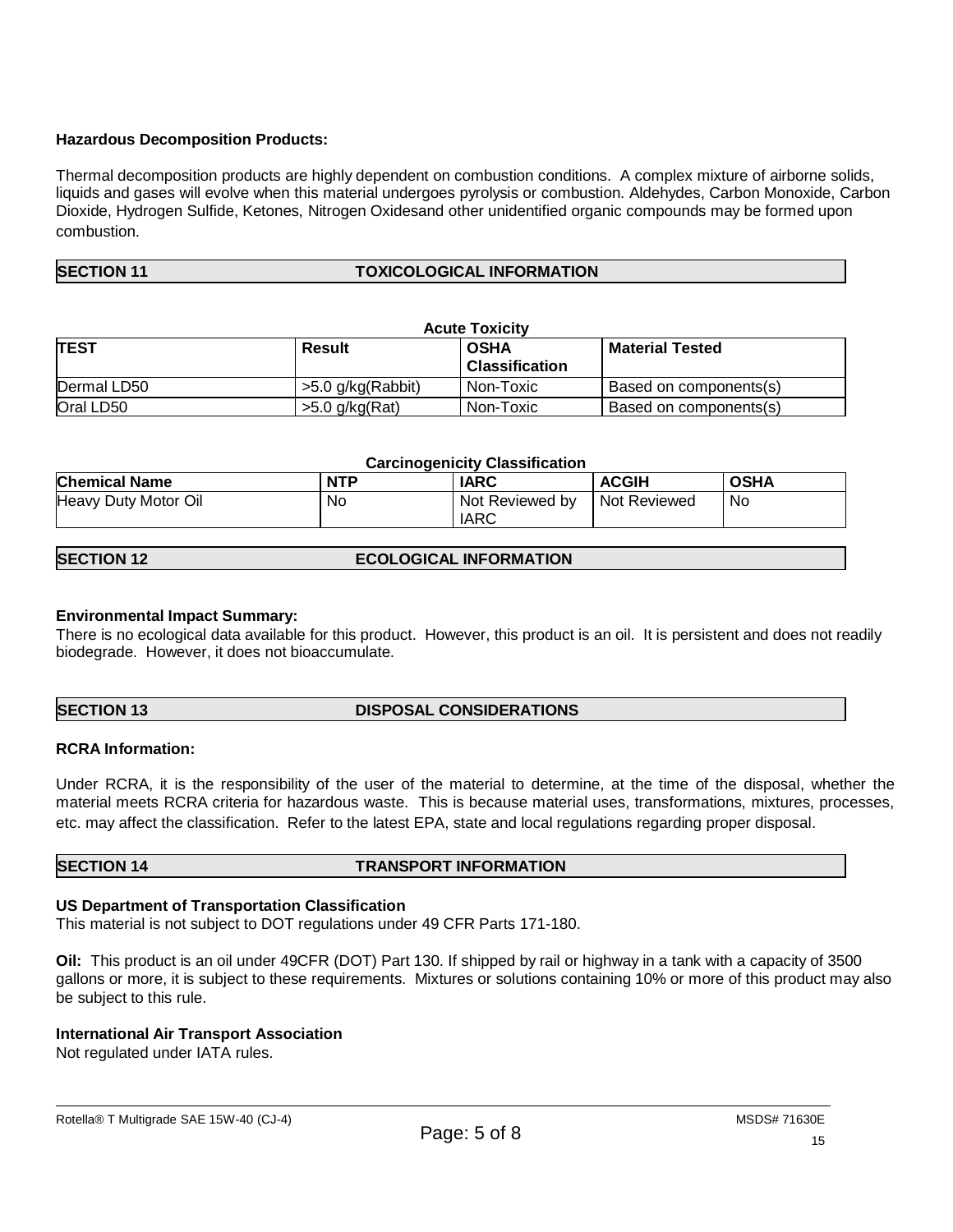### **International Maritime Organization Classification**

Not regulated under International Maritime Organization rules.

#### **SECTION 15 REGULATORY INFORMATION**

#### **Federal Regulatory Status**

#### **OSHA Classification:**

Under normal conditions of use or in a foreseeable emergency, this product does not meet the definition of a hazardous chemical when evaluated according to the OSHA Hazard Communication Standard, 29 CFR 1910.1200.

#### **Ozone Depleting Substances (40 CFR 82 Clean Air Act):**

This material does not contain nor was it directly manufactured with any Class I or Class II ozone depleting substances.

#### **Superfund Amendment & Reauthorization Act (SARA) Title III:**

There are no components in this product on the SARA 302 list.

#### **SARA Hazard Categories (311/312):**

| I Immediate Health | <b>Delaved Health</b> | <b>Fire</b> | Pressure | <b>Reactivity</b> |
|--------------------|-----------------------|-------------|----------|-------------------|
| <b>NC</b>          | ΝC                    | <b>NC</b>   | ΝC       | <b>NC</b>         |

### **SARA Toxic Release Inventory (TRI) (313):**

Zinc compounds

#### **Toxic Substances Control Act (TSCA) Status:**

All component(s) of this material is(are) listed on the EPA/TSCA Inventory of Chemical Substances.

#### **Other Chemical Inventories:**

Component(s) of this material is (are) listed on the Australian AICS, Canadian DSL, Chinese Inventory, European EINECS, Korean Inventory, Philippines PICCS,

#### **State Regulation**

The following chemicals are specifically listed by individual states; other product specific health and safety data in other sections of the MSDS may also be applicable for state requirements. For details on your regulatory requirements you should contact the appropriate agency in your state.

# **SECTION 16 OTHER INFORMATION**

**Revision#:** 15

**Review Date:** 02/13/2007 **Revision Date:** 12/19/2006

**Revisions since last change (discussion):** This Material Safety Data Sheet (MSDS) has been reviewed to fully comply with the guidance contained in the ANSI MSDS standard (ANSI Z400.1-2003). We encourage you to take the opportunity to read the MSDS and review the information contained therein.

#### Rotella® T Multigrade SAE 15W-40 (CJ-4)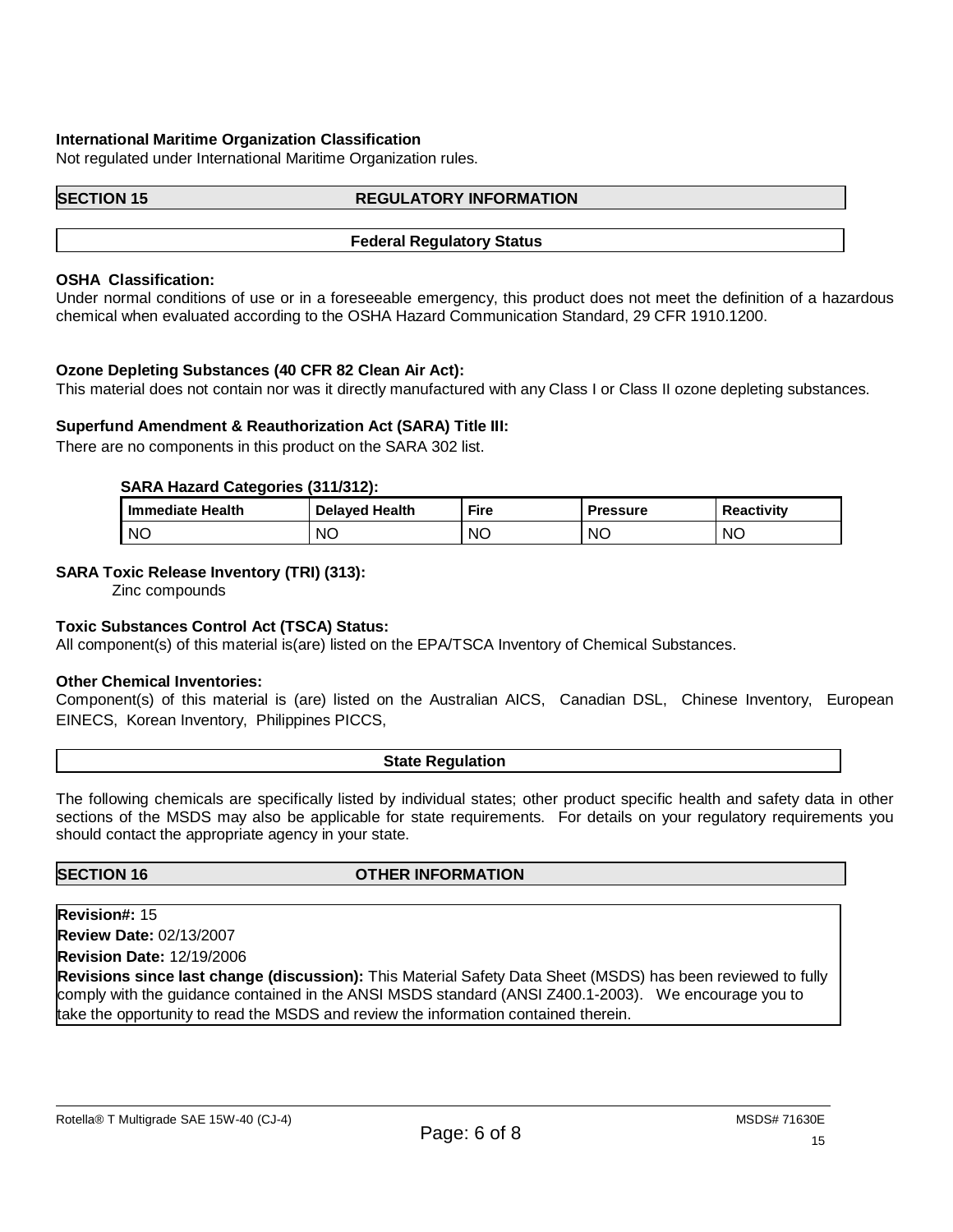#### **SECTION 17 LABEL INFORMATION**

READ AND UNDERSTAND MATERIAL SAFETY DATA SHEET BEFORE HANDLING OR DISPOSING OF PRODUCT. THIS LABEL COMPLIES WITH THE REQUIREMENTS OF THE OSHA HAZARD COMMUNICATION STANDARD (29 CFR 1910.1200) FOR USE IN THE WORKPLACE. THIS LABEL IS NOT INTENDED TO BE USED WITH PACKAGING INTENDED FOR SALE TO CONSUMERS AND MAY NOT CONFORM WITH THE REQUIREMENTS OF THE CONSUMER PRODUCT SAFETY ACT OR OTHER RELATED REGULATORY REQUIREMENTS.

**PRODUCT CODE(S):** 3194, 50012, 5001200001, 5001205203, 5001206021, 5001206205, 5001506205, 5056838, 5063444, 5063458, 5070719, 5071338, 5071352, 5071354, 5071355, 5071356, 5073235, 714072

# **Rotella® T Multigrade SAE 15W-40 (CJ-4)**

### **ATTENTION!**

# **PROLONGED OR REPEATED SKIN CONTACT MAY CAUSE OIL ACNE OR DERMATITIS. USED GASOLINE ENGINE OIL HAS BEEN SHOWN TO CAUSE CANCER IN LABORATORY ANIMALS.**

### **Precautionary Measures:**

Avoid prolonged or repeated contact with eyes, skin and clothing. Avoid breathing of vapors, fumes, or mist. Use only with adequate ventilation. Wash thoroughly after handling.

# **FIRST AID**

**Inhalation:** If the victim has difficulty breathing or tightness of the chest, is dizzy, vomiting or unresponsive, give 100% oxygen with rescue breathing or CPR as required and transport to the nearest medical facility.

**Skin Contact:** Remove contaminated clothing and shoes and wipe excess from skin. Flush skin with water, then wash with soap and water. If irritation occurs, get medical attention. Do not reuse clothing until cleaned. If redness, swelling, pain and/or blisters occur, transport to the nearest medical facility for additional treatment.

**Eye Contact:** Flush with water. If irritation occurs, get medical attention.

**Ingestion:** Do not induce vomiting. In general, no treatment is necessary unless large quantities of product are ingested. However, get medical attention.

# **FIRE**

**In case of fire,** Use water fog, 'alcohol foam', dry chemical or carbon dioxide (CO2) to extinguish flames. Do not use a direct stream of water. Material will float and can be re-ignited on surface of water.

#### **SPILL OR LEAK**

Dike and contain spill.

FOR LARGE SPILLS: Remove with vacuum truck or pump to storage/salvage vessels.

FOR SMALL SPILLS: Soak up residue with an absorbent such as clay, sand or other suitable material. Place in non-leaking container and seal tightly for proper disposal.

CONTAINS: Highly refined petroleum oils, Mixture; Zinc Dialkyldithiophosphate, 68649-42-3; Proprietary additives, Mixture

**NFPA Rating (Health, Fire, Reactivity):** 0, 1, 0

# **TRANSPORTATION**